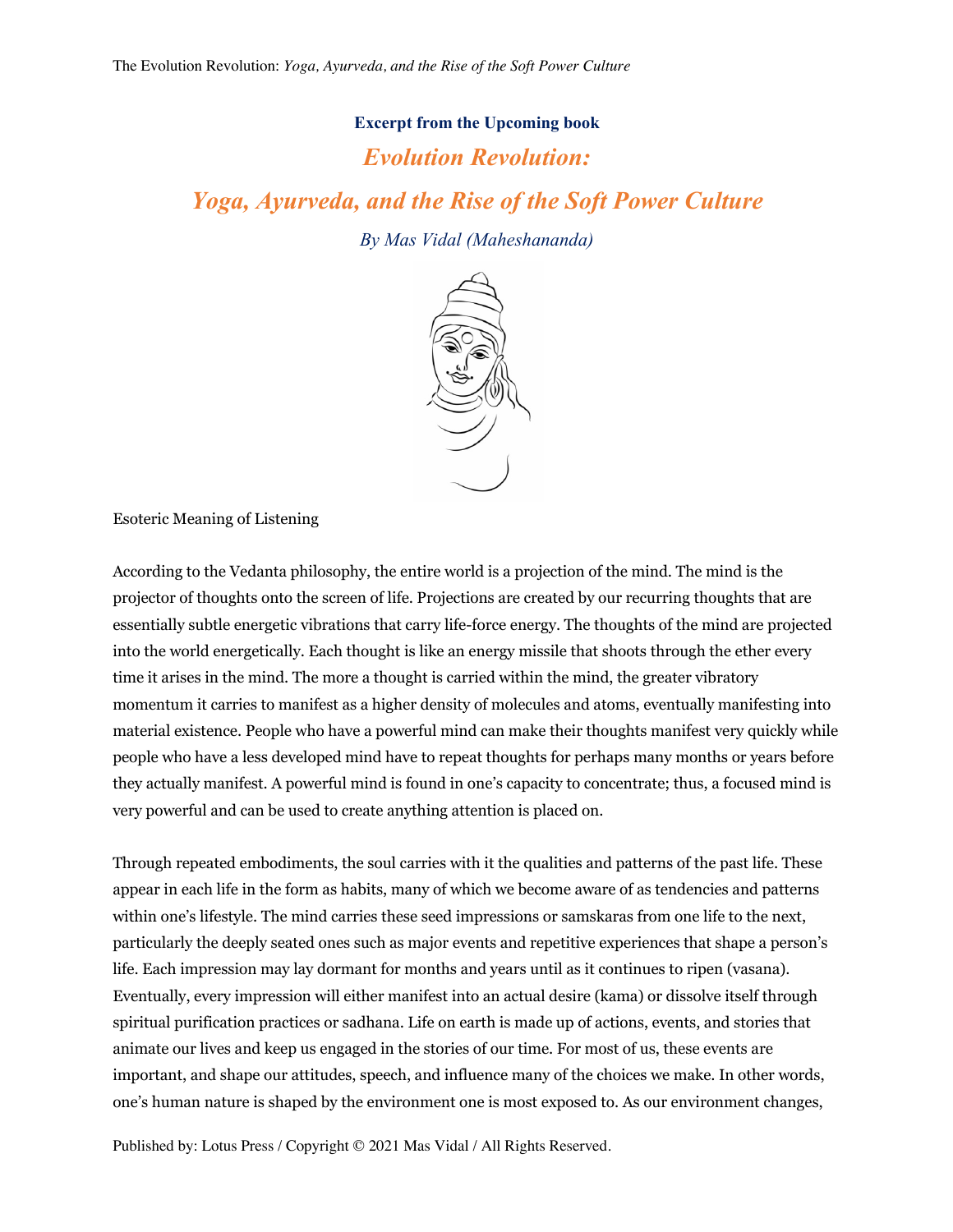we are affected and influenced for better or worse. The interconnectedness of the human spirit with nature is the backbone of yogic thought.

According to the yoga tradition, the universe that we live in on the planet earth exists because of a vibrational field of energy known as *Hiranyagarbha*, the cosmic mind. This vibration is distributed into three parts or aspects that can be correlated to the earth (body), moon (mind), and soul (sun). In some yogic systems they are referred to as dimensions. We live in the world where the illusory power of maya is created by the perpetual cycles of the sun, moon, and earth as they revolve around each other. As they move, they create daytime and nighttime, and the positive and negative polarities that are the foundation for the fundamental laws of life on earth. These three planets can be considered the original factors that gave rise to the human being and the three bodies that make up every human being.

As briefly mentioned in chapter two, this trinity can also be seen in the human brain with hind, or reptilian, brain correlated to the earth, the mid, or emotional, brain correlated to the moon, and the frontal brain, or cerebral cortex, correlated with the sun. These three energies of earth, moon, and sun also make up the quality of the consciousness (gunas) that emanate through the chakras (energy centers along the spine) with the earth ruling the first three chakras, the moon at the heart and the sun at the top, symbolic of illumination. The moon and the heart are interconnected and correlated to the fickleness of the mind. This equates to a personality which lacks commitment and maintains an unsteady nature. The human being is essentially a small replica of the grander universe.

The Vedic culture of India thrived in the exploration of these distinct entities, and the three layers of human existence comprise one of the most fascinating yogic teachings. The study of the body, and the laws of healing the operations of what we call the fleshy body, developed into a unique system of medicine called ayurveda. As I explained in my first book, *Sun, Moon, and Earth*, the fragmentation of the mindbody relationship is the basis for disease and disorder or what is referred to in ayurveda as *dosha*. Ayurveda is a science of learning to listen to the body, its needs, signs, and symptoms. For example, even today, modern medical science has discovered the very close inter-relationship the gut shares with the mind and heart.

Listening is the formative power of the soul. Listening becomes the most essential skill with regards to the mind-body relationship. Your body is your little piece of earth, your ecology that you can connect to and listen to. The body is a guru in this sense because it has a language of expressions with different signs and significant symptoms. The body's most subtle form of expression is in the feelings which are interpreted by the neurological and motor systems and then beyond in the thoughts and cognitive aspects of the mind. As feeling is experienced physically through the central nervous system, it is connected to Vata dosha in ayurveda, and for this reason much emphasis is placed on balancing vata. Vata is linked to how one feels, to the nervous system, and to the mind.

Published by: Lotus Press / Copyright © 2021 Mas Vidal / All Rights Reserved.